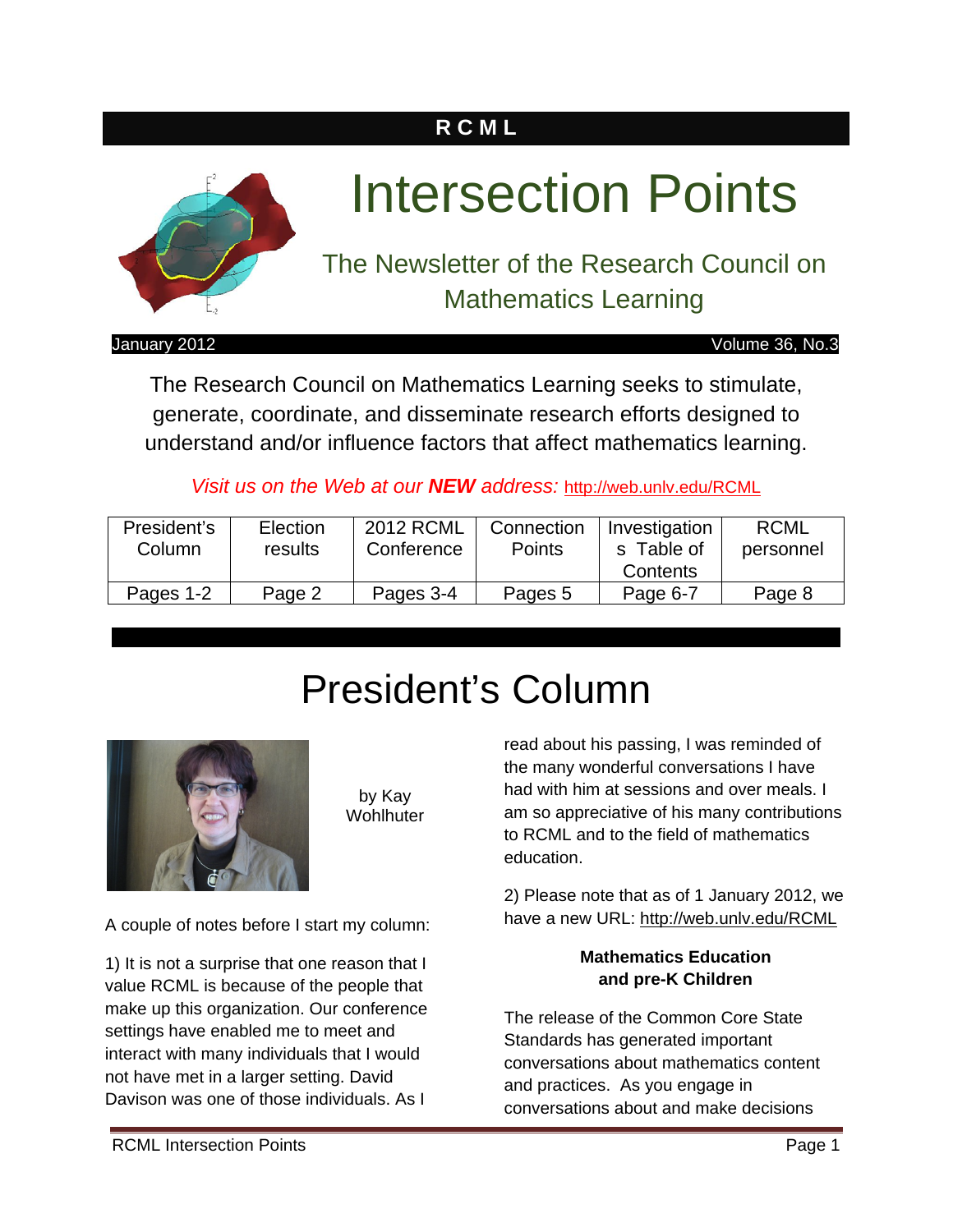based on these standards, I encourage you to raise questions concerning mathematics education for pre-K children. Why were the standards only written for K-12 students? What message is being sent due to the exclusion of pre-K mathematics? How can the Standards for Mathematics Practice be developmentally appropriate for pre-K children? What content is appropriate for pre-K children? How does the idea of emergent mathematics align with the vision of the Common Core State Standards?

My interest in and understanding of pre-K mathematics education began while working in Illinois. One person that influenced my thinking was Cheryl – a teacher of four- and five-year-olds – who taught me the meaning of "Don't underestimate what young children can do". Cheryl would continually amaze me with anecdotes about how she would challenge her children mathematically (e.g., working with shapes, symmetry, data collection, numerical patterns) and observe how her children successfully (and appropriately) met these challenges. During this time, I also interacted with Angela, a pre-K/K teacher who continually reminded me

"The standards are *PreK* –12 standards not K-12 standards."

My journey of understanding continued when I moved to Minnesota and began to work with the early childhood educators at UMD. While team-teaching a language, literacy, and mathematics course, I realized the messages that had been sent and received about emergent literacy also applied to emergent mathematics. Specifically, young children begin school with initial ideas about mathematics. In order to enrich their backgrounds and better prepare them for additional mathematics, they need to be immersed in developmentally appropriate mathematical experiences as pre-K children. Just as there is a need for children to learn in a literacy-rich environment, there is a need for children to learn in a mathematics-rich environment. As we interpret and implement the Common Core State Standards, we need to make sure the emergent mathematics message is not lost.

# Election Results December 2011

| <b>President-Elect</b>      | Mary Swarthout - Sam Houston State University                                                           |
|-----------------------------|---------------------------------------------------------------------------------------------------------|
| <b>VP for Conferences</b>   | Bob Drake - University of Cincinnati                                                                    |
| <b>Treasurer</b>            | Jean McGehee - University of Central Arkansas                                                           |
| <b>Conference Committee</b> | Thomas Faulkenberry - Texas A&M University – Commerce<br>Angela Krebs - University of Michigan-Dearborn |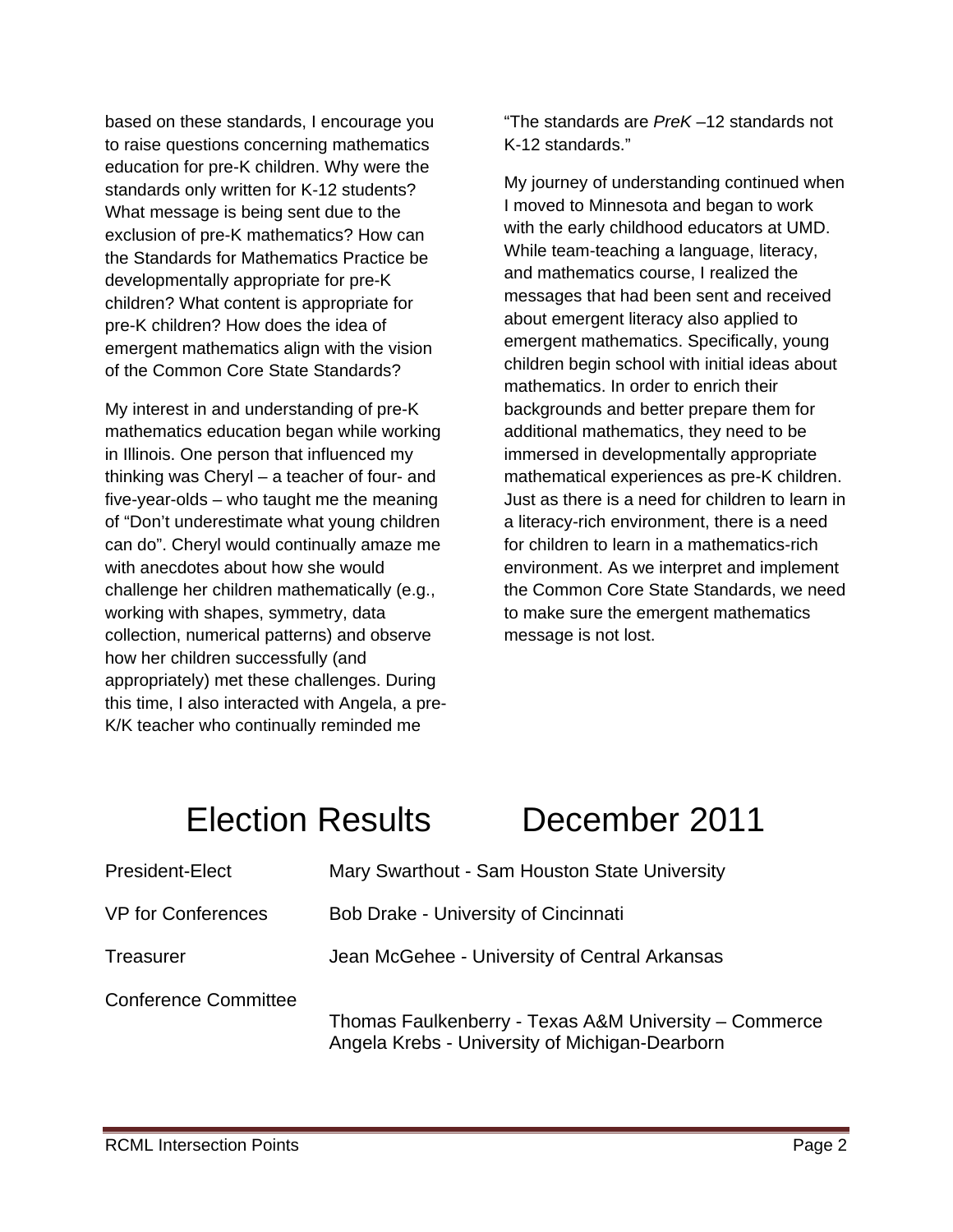# RCML 39<sup>th</sup> Annual Meeting

23–25 February 2012 Hilton Charlotte University Place, Charlotte, North Carolina



Learning, Teaching, and Knowledge: (Re)Constructing Mathematical Ontologies and Epistemologies in an Era of Transition

The preliminary conference program is available at http://www.rcml2012.org/pdfs/Preliminary%20Program1.pdf

For more information, visit http://www.rcml2012.org/registration.html

REGISTRATION: Add \$10 late fee if submitted after January 20, 2012

# **Conference Highlights:**



**Paola Sztajn** is a professor of Mathematics Education in the Department of Elementary Education. She teaches mathematics methods courses for preservice and inservice teachers. Her research focuses on elementary teachers' mathematics knowledge and professional development. She will discuss the imperative of professional learning for practicing teachers, her current work with teachers, and her vision for the future.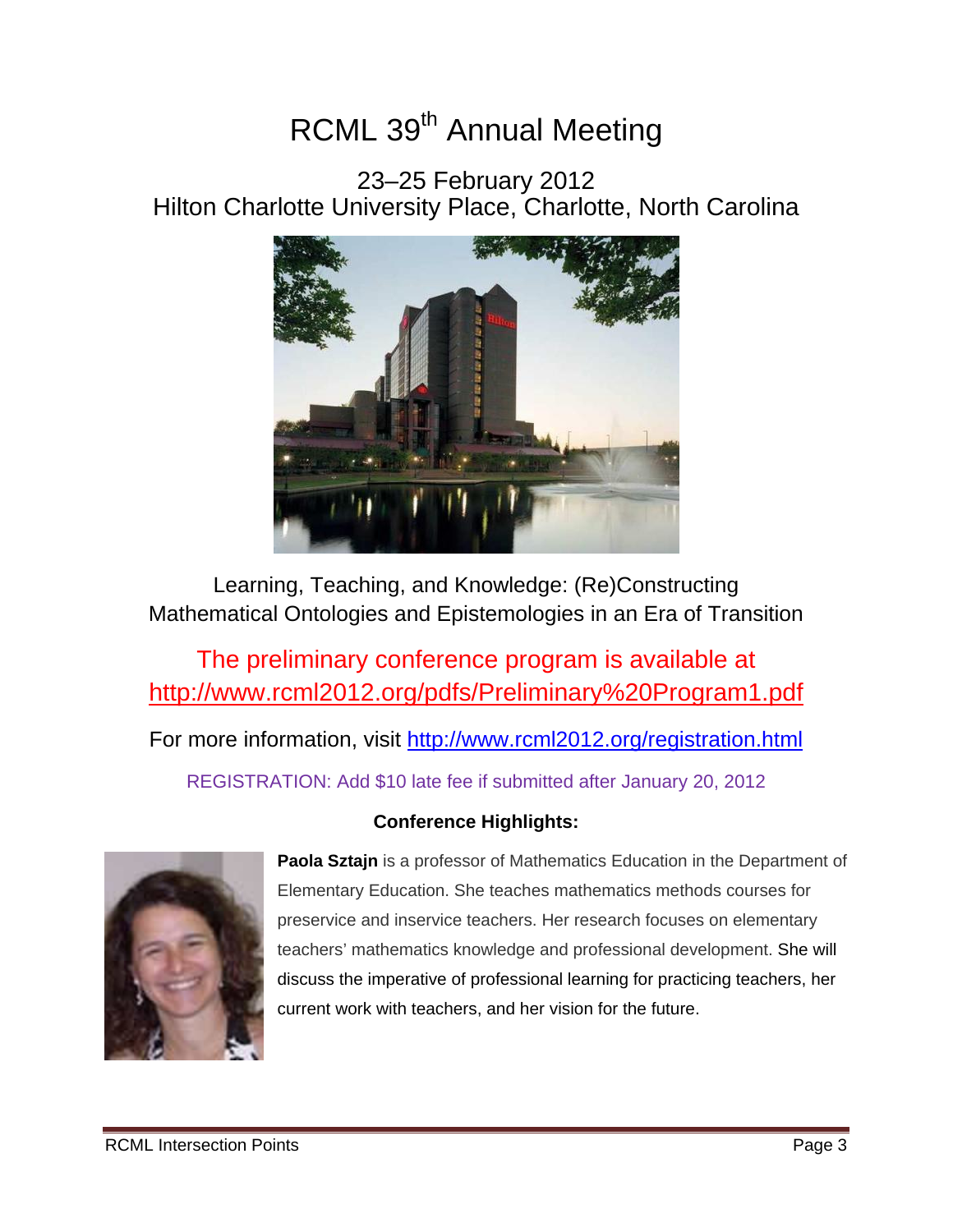

mathematician, origamist and chef. He runs a seminar to prepare students for the Putnam Mathematics Competition. He will address mathematical connections within the arts of origami, magic, and music. Neil Calkin is a professor of Mathematical Sciences in the Department of Mathematical Sciences at Clemson University. He considers himself a



**M. Jayne Fleener** is Dean of the College of Education at North Carolina State University. She has received a variety of awards for her teaching, research and leadership including her most recent national AdvancED Leadership Award, dedicated to educators who are committed to research and leadership including her most recent national AdvancED<br>Leadership Award, dedicated to educators who are committed to<br>influencing the future of learning and to ensuring student preparedness for tomorrow's world. She will explore various perspectives in mathematics education through her talk entitled, "Why mathematics? Grand Challenges of Education"

# MEMBERSHIP **DUES**

PLEASE remember that dues were to be renewed in Decemb ber 2011. If you have not yet paid your dues, go to: http://web.unlv.edu/RCML

Me ember \$35 .00

Student \$29.00

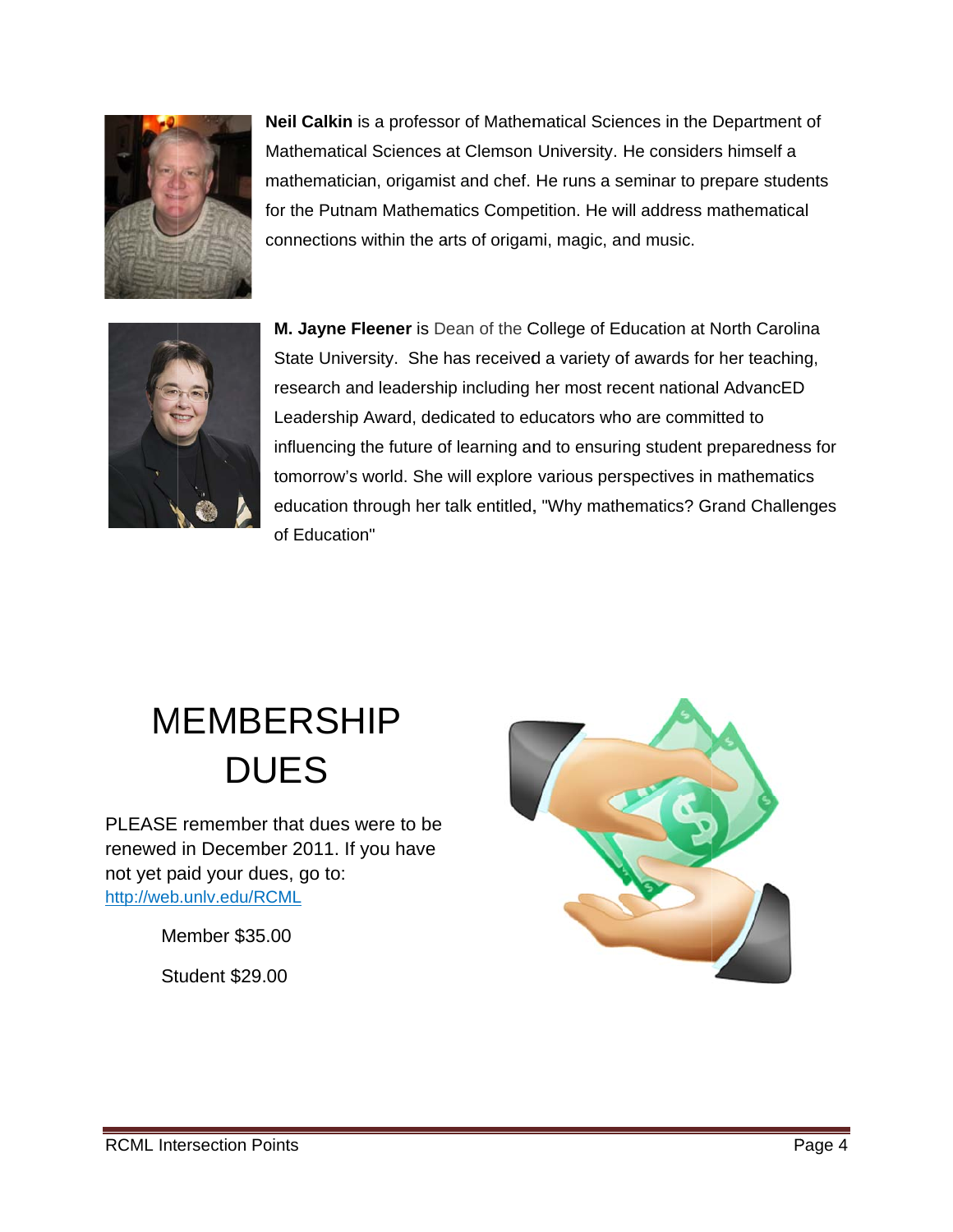

With many schools locking out social and other websites, a teacher cannot always access and use appropriate and exciting technologies for teaching and learning mathematics. With the prolific availability of mobile devices, the world of free and paid apps have exploded. It is sometimes hard to find an appropriate app for use in a mathematics education setting. There are and incredible number of drill and fact/formula apps. Finding apps that allow for students to explore and develop their understanding of mathematical topics is sometimes difficult. Many apps that support mathematical thinking are not coded as "math" apps.

I would like to share three geometry apps that offer different levels of interaction. One is a traditional "learn it as you watch/listen" app. Another is an interactive construction app, and the third provides a selection of games that are based in geometrical space.

**Khan Academy Geometry** allows students to learn geometry through various videos which are downloaded directly on your iPhone or iPod touch (and in the future to your iPad). Students can watch the videos anywhere, anytime, all the time. Cost: FREE **Apollonius** is the first (and so far the only) Interactive Geometry Software (IGS) for the iPhone and iPod Touch. It allows you to make geometric constructions (such as those made using a compass and straightedge/ruler) and move their parts smoothly using the device's touchscreen. Has zoom and scroll capabilities. Cost: \$3.99 CON: can only save one construction at a time

**Torus Games Classic** includes 8 familiar games introduce children ages 10 and up to the mind-stretching possibility of a "multiconnected universe". Games include: tic-tac-toe, mazes, crossword puzzles, word search puzzles, jigsaw puzzles, chess, pool and gomoku. While playing the games, kids develop an intuitive visual understanding of a model universe that is finite yet has no boundary. Players who master the games on the torus may move on to try them on the more challenging Klein bottle. Even though the games were designed with kids in mind, adults interested in topology, geometry and cosmology have also found them enjoyable and enlightening. Cost: FREE

If you have a great math app to share, send me an email at *elaine.young@tamucc.edu*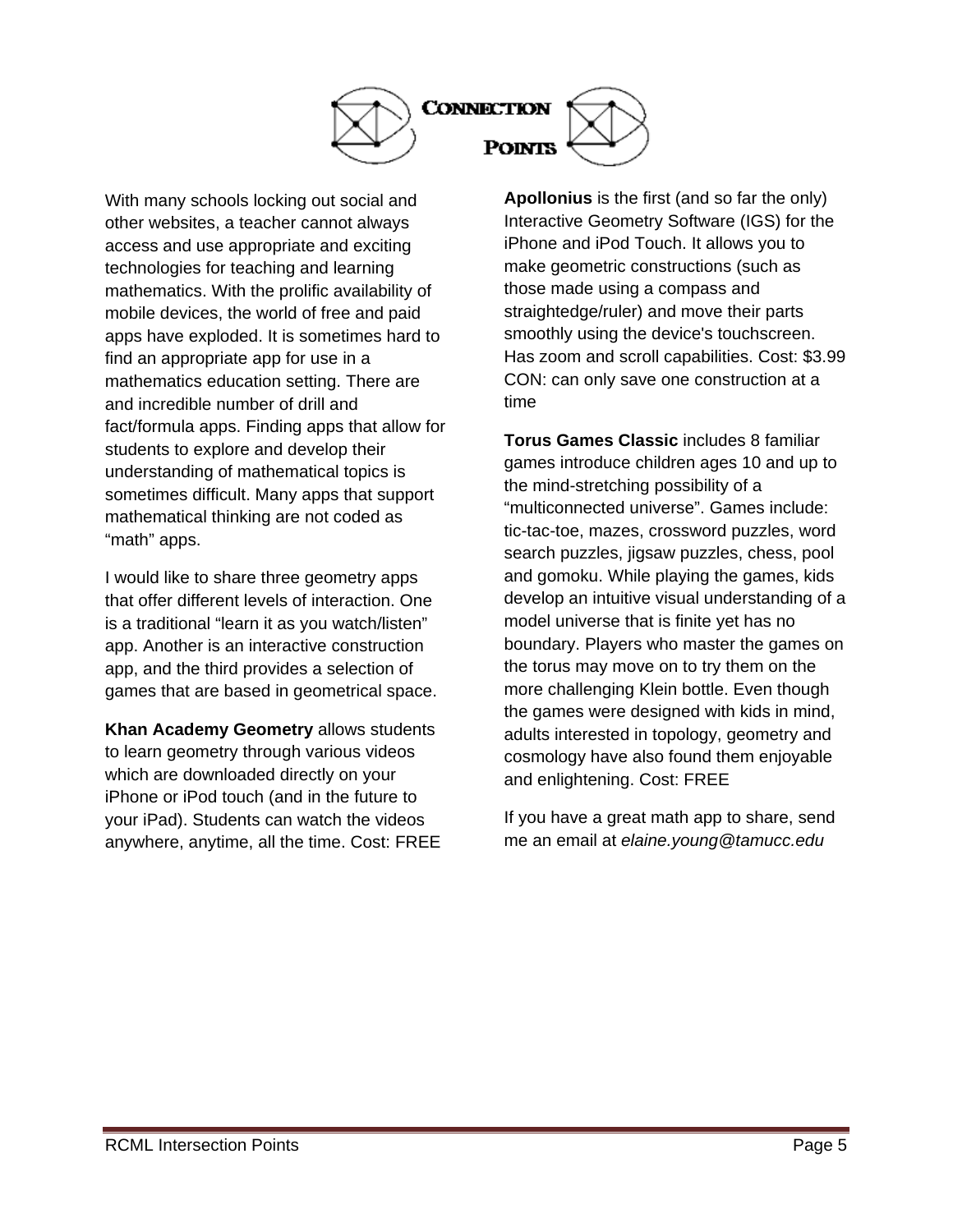# **RCML Publications**

# *Investigations in Mathematics Learning*

Sheryl A. Maxwell, VP for Publications smaxwell@memphis.edu

It's poetry time from the Publications workroom, The 2011 holiday season has come and gone. *Investigations in Math Learning* continues to bloom, To be read by educators in the USA and beyond.

As the RCML VP of Publications, I announce with glee: The transition from *Focus* to *Investigations* was successful. We have worldwide subscribers, secured quite frankly, Through continual efforts; thus all members should be grateful.

Volume 4 issues are being prepared in earnest. Did Issue 1 arrive in your mailbox in late fall? Issue 2 will be mailed in winter season; we'll witness Issue 3 coming in Spring 2012, you recall.

The future journal publications look bright ahead, With more manuscripts arriving daily. Lots of RCML authors, from what I have proofread, Have written for *Investigations* successfully.

I would be remiss if I didn't remind you To check your institutional library and with a friend, To see if they have been introduced to Our suburb journal from beginning to the literal end.

For within the pages they will surely discover, How to join RCML with a check in the mail. Additionally, how to submit manuscripts to our editor, Whose advice she shares and will not curtail.

So I reveal this information and progress report To you for the calendar year 2012. Thanks, RCML members, as you continue to support And create more journal issues you can shelve.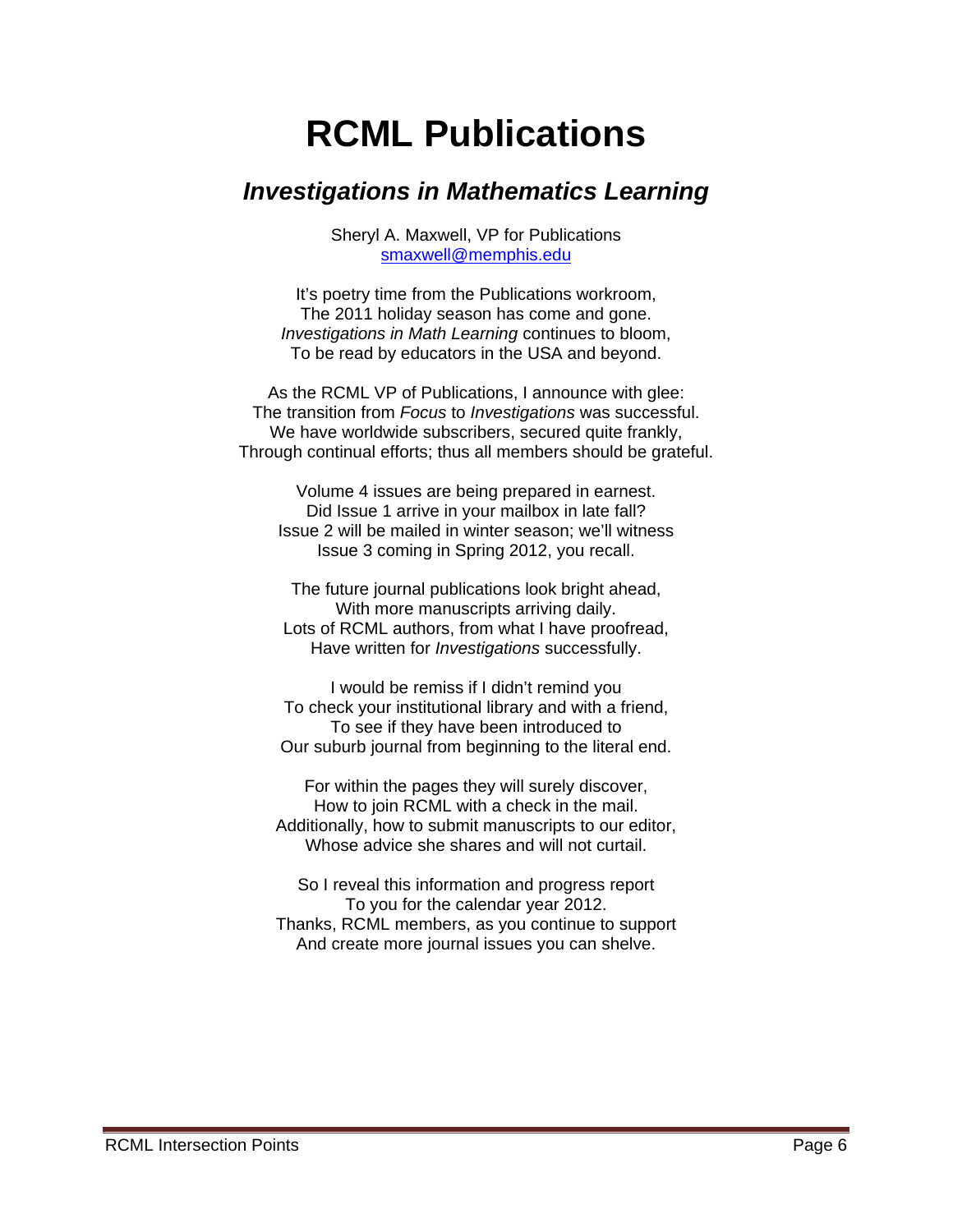# **INVESTIGATIONS Fall 2011 TABLE OF CONTENTS**

**Fraction Operations: An Examination of Prospective Teachers' Errors Confidence, and Bias** 

*Elaine Young, Texas A&M University – Corpus Christi Linda Reichwein Zientek, Sam Houston State University* 

**Abstract** Fractions are important in young students' understanding of rational numbers and proportional reasoning. The teacher is fundamental in developing student understanding and competency in working with fractions. The present study spanned five years and investigated prospective teachers' competency and confidence with fraction operations as they entered a college mathematics content course designed for teachers. Results indicate prospective teachers' levels of competence vary by fraction operation. Many of the same error patterns exhibited in the 1980s and early 1990s are still exhibited today. Many prospective teachers inaccurately predict their performance on multiplying fractions with relatively prime denominators and dividing fractions.

#### **Developing Addition and Regrouping Competence Among Second Grade Students**

*Susan P. Miller, University of Nevada, Las Vegas Bradley J. Kaffar, St. Cloud State University* 

**Abstract** The purpose of this study was to investigate the effectiveness of using the concreterepresentational-abstract (CRA) teaching sequence with integrated strategy instruction for developing addition with regrouping competence among students with learning difficulties in mathematics. A total of 16 lessons were provided to 24 students during a six-week summer program. Students who received CRA with integrated strategy instruction out-performed comparison students on both computation and fluency. The two groups performed similarly on word problems and a discrimination/review measure. Based on these results, practical implications and suggestions for future study are provided.

#### **Error Pattern Analysis of Elementary School-Aged Students With Limited English Proficiency**

*Chin Wen (Christina)Yang, Wayne, New Jersey Helene Sherman, University of Missouri – Saint Louis Nikki Murdick, Saint Louis University* 

**Abstract** The purpose of this research study was to investigate and classify particular categories of mathematical errors made by students with Limited English Proficiency. Participants included 15 general education teachers, two English as Second Language teachers, and 91 Limited English Proficiency students. General education teachers provided mathematics worksheets to participating students at least once a week over a period of two months. This instrument was evaluated prior to the research study by a panel of experts who provided an average content validity (CVI>0.80) and inter-rater reliability (IRA>0.80). Students' worksheets were analyzed using chi-square and frequency distribution statistical methods. The outcomes of this study will not only help teachers identify common and uncommon computation error patterns across ethnic groups and grade levels, but also provide useful information by which education educators can develop effective intervention strategies for mathematics instruction.